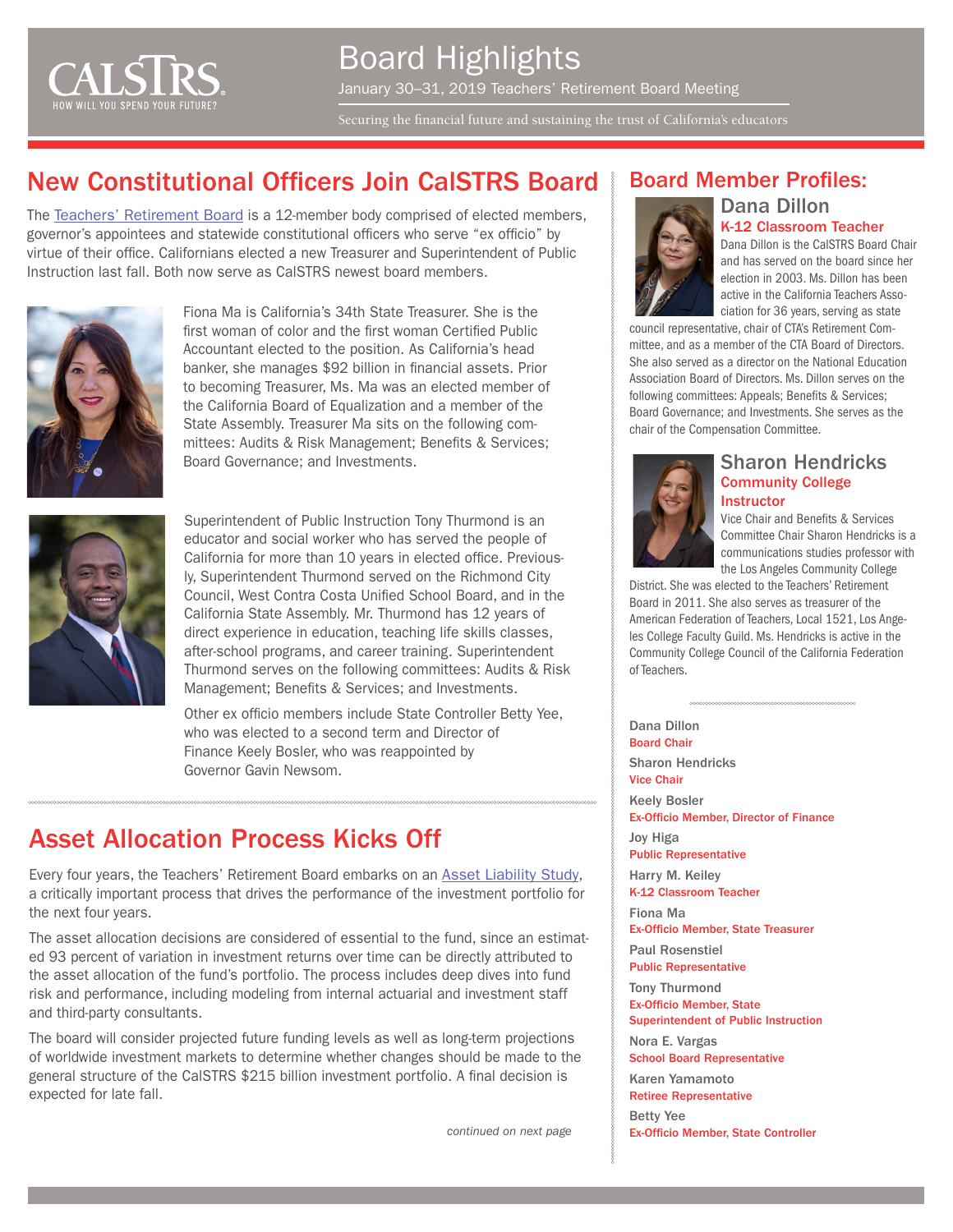#### *continued from previous page*

### Asset Allocation Process Kicks Off

A change from the last asset allocation process was the board adoption in 2018 of [CalSTRS Investment Beliefs](https://www.calstrs.com/sites/main/files/file-attachments/calstrs_investment_beliefs.pdf) statement, which will directly guide the board in its decision making. In the previous asset allocation process, the board chose a new asset class, Risk Mitigating Strategies (RMS), which acts as a buffer against market volatility. RMS now makes up approximately 9 percent of the portfolio.

Historical Asset Allocation Mix 1981–2018



This shows how CalSTRS' portfolio asset allocation has evolved over time.

Source:[http://resources.calstrs.com/publicdocs/Page/Com](http://resources.calstrs.com/publicdocs/Page/CommonPage.aspx?PageName=DocumentDownload&Id=07ea90be-5639-46b0-973e-e52ae6fd54e2)[monPage.aspx?PageName=DocumentDownload&Id=07ea-](http://resources.calstrs.com/publicdocs/Page/CommonPage.aspx?PageName=DocumentDownload&Id=07ea90be-5639-46b0-973e-e52ae6fd54e2)[90be-5639-46b0-973e-e52ae6fd54e2](http://resources.calstrs.com/publicdocs/Page/CommonPage.aspx?PageName=DocumentDownload&Id=07ea90be-5639-46b0-973e-e52ae6fd54e2)

For more information on CalSTRS Asset categories, go here: <https://www.calstrs.com/portfolio-holdings-asset-category>

# CalSTRS Cost Report Shows Fund Paid Less Compared to Peers

The CalSTRS annual [Investments Cost Report](http://resources.calstrs.com/publicdocs/Page/CommonPage.aspx?PageName=DocumentDownload&Id=74134417-1b50-4511-a5b7-a46942c4c61e) shows CalSTRS paid less in fees to external asset managers compared to its peers, saving \$132 million in 2017. Cumulatively, investment costs have remained relatively flat over a three-year period for the fund. The report included private asset class costs with 98 percent of managers reporting their costs to CalSTRS.

The report shows the importance of in-house management of assets. The analysis showed 44 percent of assets managed internally generated three percent of costs. The report highlights the importance of the CalSTRS Collaborative Investment Model, which seeks to bring more asset management in-house when possible to lower costs.

State Controller Betty Yee thanked the CalSTRS staff "for the comprehensiveness of this report. It's a really stellar body of work and really a building block for the Collaborative Model."

Over time, CalSTRS plans to add new positions to the investment office in order to increase the proportion of assets managed in house at lower costs.

CalSTRS will continue to monitor and report costs since the longterm benefits of the savings are integral to the success of the fund. "It's not just about reducing fees, but it's also about getting value for the fees we pay," said board Vice Chair Sharon Hendricks.

#### 85.2 84.1 84.0 90 80 70 51.8 50.0 50.7 Points \*Basis Points 60 50 Basis I 40 30 20 10 0 2015 2016 2017 ■ Total Portfolio Costs ■ Total Portfolio Costs w/Carried Interest

#### 3-Year Investment Cost Trends

\* One basis point is equal to one one-hundredth of one percentage point (0.01%). Therefore, 100 basis points would be equivalent to 1%.

Next board meeting dates:

• March 27–29, 2019, West Sacramento

For board [minutes](http://resources.calstrs.com/publicdocs/Page/CalSTRSComWrapper.aspx?PageName=PublicMeetingMinutes), [full items](http://resources.calstrs.com/publicdocs/Page/CalSTRSComWrapper.aspx?PageName=PublicBoardAgenda) and [video archives](http://www.calstrs.com/board-meeting-video-archive) of past meetings, go [here.](https://www.calstrs.com/teachers-retirement-board)

• May 8–10, 2019, West Sacramento